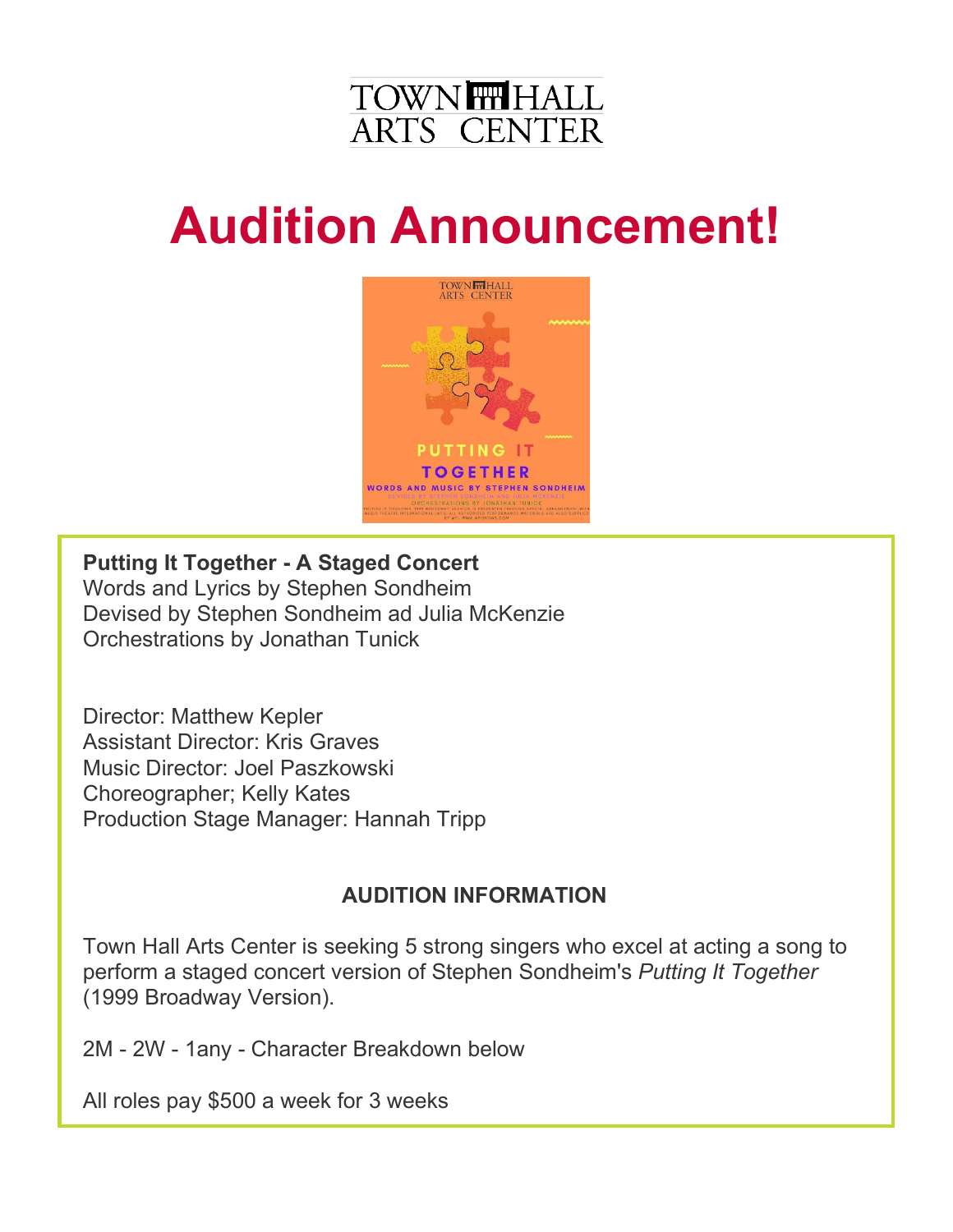**Town Hall Arts Center is committed to expanding diversity in the casting of our shows. Roles are open to performers of all races, ethnicities, and identities.**

**Town Hall Arts center adheres to the Community Standards for Theatre for Colorado as set forward by the Colorado Theatre Guild.**

# **PLEASE READ BEFORE SIGNING UP FOR AUDITION:**

- This production is part of THAC's new "Other Programming" venture and, thus, will be put together much quicker than our Main Stage productions.
- All rehearsal and performances are required for all participants. No conflicts will be accepted. Please check and double check the schedule below to ensure you are available.
- There are minimal rehearsals so all participants will be asked to learn music, blocking, and light choreography quickly.

## **Audition Dates:**

Saturday July 16th beginning at 10:00am - at Town Hall Arts Center 2450 W Main St, Littleton, 80120

Invited callbacks will be held Sunday July 17th from 5pm to 9pm

#### **REQUIREMENTS**

- 32 Bars each of 2 Contrasting Stephen Sondheim songs (do not have to be from this specific show)
- Current headshot and resume

#### **COPY AND PASTE THE LINK BELOW TO SIGN UP FOR AN AUDITION SLOT**

#### **https://www.signupgenius.com/go/10C0C44A8A72EA7F8C34-putting**

#### ROLE BREAKDOWN

#### • **Man 1 (45+)**

Party Host. Hard-working. Some Boomer Toxic Masculinity traits. Outwardly perfect but inwardly miserable in his marriage. Emotionally absent

Vocal Range: Bari-tenor (F3 to F5) Ethnicity: Any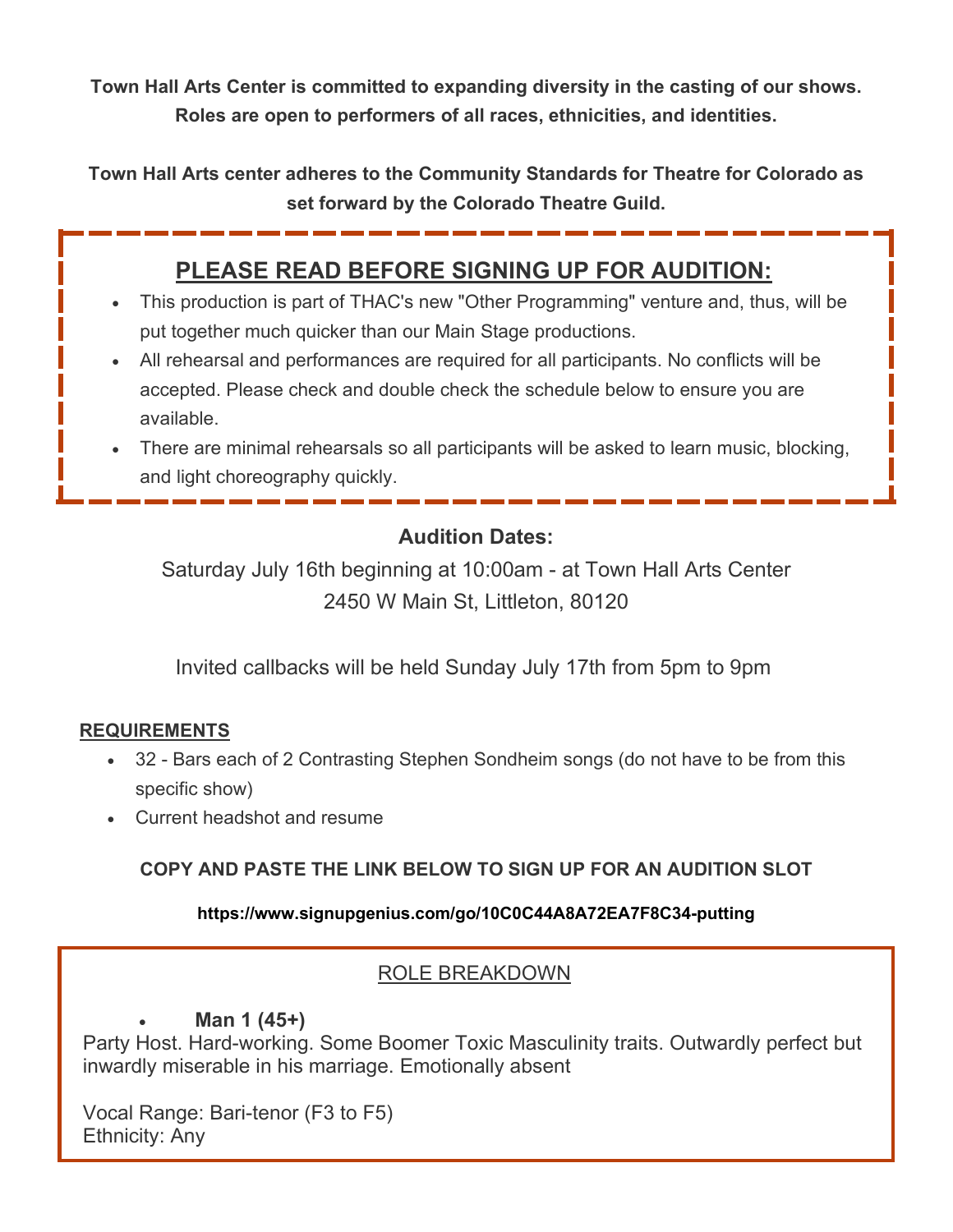#### • **Man 2 (25-40)**

Party Attendee. Less confident and toxic than Man 1, but still a man. Cerebral and calculated with charm. Enjoys being a bachelor but may want to get married....someday.

Vocal Range: Tenor (A5 to G3) Ethnicity: Any

#### • **Woman 1 (40+)**

Party hostess and wife of Man 1. Rich. Outwardly happy but actually miserable in her marriage. Regal and proper, yet depressed and shallow. Strong comedic skills (think Carol Burnette).

Vocal Range: Alto (G5 to D3) Ethnicity: Any

#### • **Woman 2 (20-40)**

Winsome and pretty, she routinely acts out because of her loneliness. A little ditzy, sort of an ingenue, but knows how to become a seductress to manipulate people. Strong Dance skills helpful.

Vocal Range: Soprano (G5 to F3) Ethnicity: Any

**Person 1 (Normally Man 3)** 

Uninvited party guest who always has commentary, usually unwanted. An unintentional narrator and guide for the audience to the evenings festivities. Mischievous, kooky, and forward.

Vocal Range: G3 to F5 Ethnicity: Any

## **Putting It Together**

## **Rehearsal and Performance Dates and Times**

## **\*\*\*ALL REHEARSALS AND PERFORMANCES ARE REQUIRED FOR ALL PARTICIPANTS\*\*\***

#### **Music Rehearsals:**

- Saturday October 1 12pm to 5pm
- Sunday October 2 5pm to 10pm